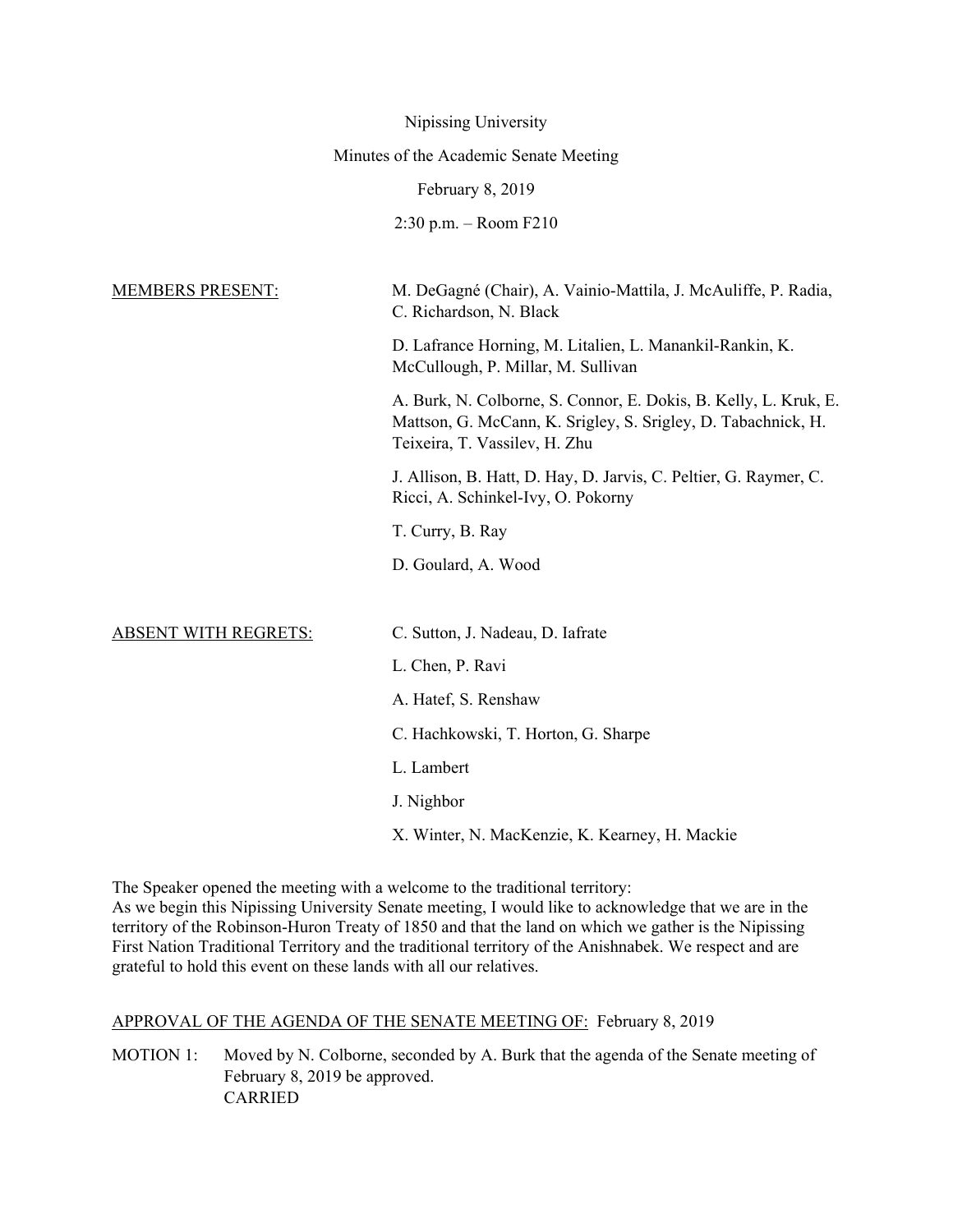#### ADOPTION OF THE MINUTES OF THE SENATE MEETING OF: January 11, 2019

MOTION 2: Moved by H. Teixeira, seconded by M. Litalien that the minutes of the Senate meeting of January 11, 2019 be adopted. CARRIED

#### READING AND DISPOSING OF COMMUNICATIONS

MOTION 3: Moved by D. Tabachnick, seconded by S. Srigley that the Statement on the Importance of Collegial Governance as approved/recommended by the Standing Joint Committee of the Board and Senate on Governance, December 3, 2018, be adopted. CARRIED

We believe collegiality is essential to the structure and practice of university governance. Given the diversity of its constituent groups and its mission of advancing truth and knowledge, Nipissing University is best served by the open expression of ideas and opinions; encouraging thoughtful dissenting views. Successful collegial governance depends on all participants acting in good faith and having access to relevant information to offer sound opinions. In the same spirit, we must strive for inclusiveness, equality, transparency, and broad participation in our decision making.

Recognizing the obligations, responsibilities and jurisdictions of the Senate and the Board of Governors, collegial governance requires interdependence and the highest standards of mutual respect and good relationships.

The shared governance and mission of the University is best served when the principles of collegiality are respected. All of us must do our part to uphold the ideals of academic freedom and democratic practice inherent in our system of collegial governance.

#### REPORTS FROM OTHER BODIES

The President began his report by providing an update on recently attended events and activities, including the Lakers men's hockey Military Appreciation Night, the Donor Social, as well as meetings with the Executive Director of the Children's Aid Society and the Ontario College of Art and Design. The President advised that discussions on the outdoor classroom space are moving ahead. In response to a request for a description of the outdoor classroom space, the President advised that it will be situated by the pond and will be an all-wood structure, open to the elements but have the ability to be closed with a possible radiant heat source. The structure could include a large circle in the middle and tiered seating. Please e-mail your ideas and suggestions to the President. The President was pleased to speak to the recent Nugget article reporting the exceptional application results as the first round of numbers from OUAC were released. In the category of Ontario high school student applications, Nipissing University saw an increase in applications by 26.8% from this time last year. As well, a 20% increase in applications ranking Nipissing University as their first choice, and a 30% increase in applications ranking it their second choice was reported. The President expressed his appreciation to the student recruitment team and to all those who have contributed to this success. A full update of the activities and events recently attended by the President is attached to the Minutes.

The Provost advised that her recent trip to India was a productive experience and that a debriefing meeting will be held on Wednesday, February 13 at 12:15 in F214. She also advised of an announcement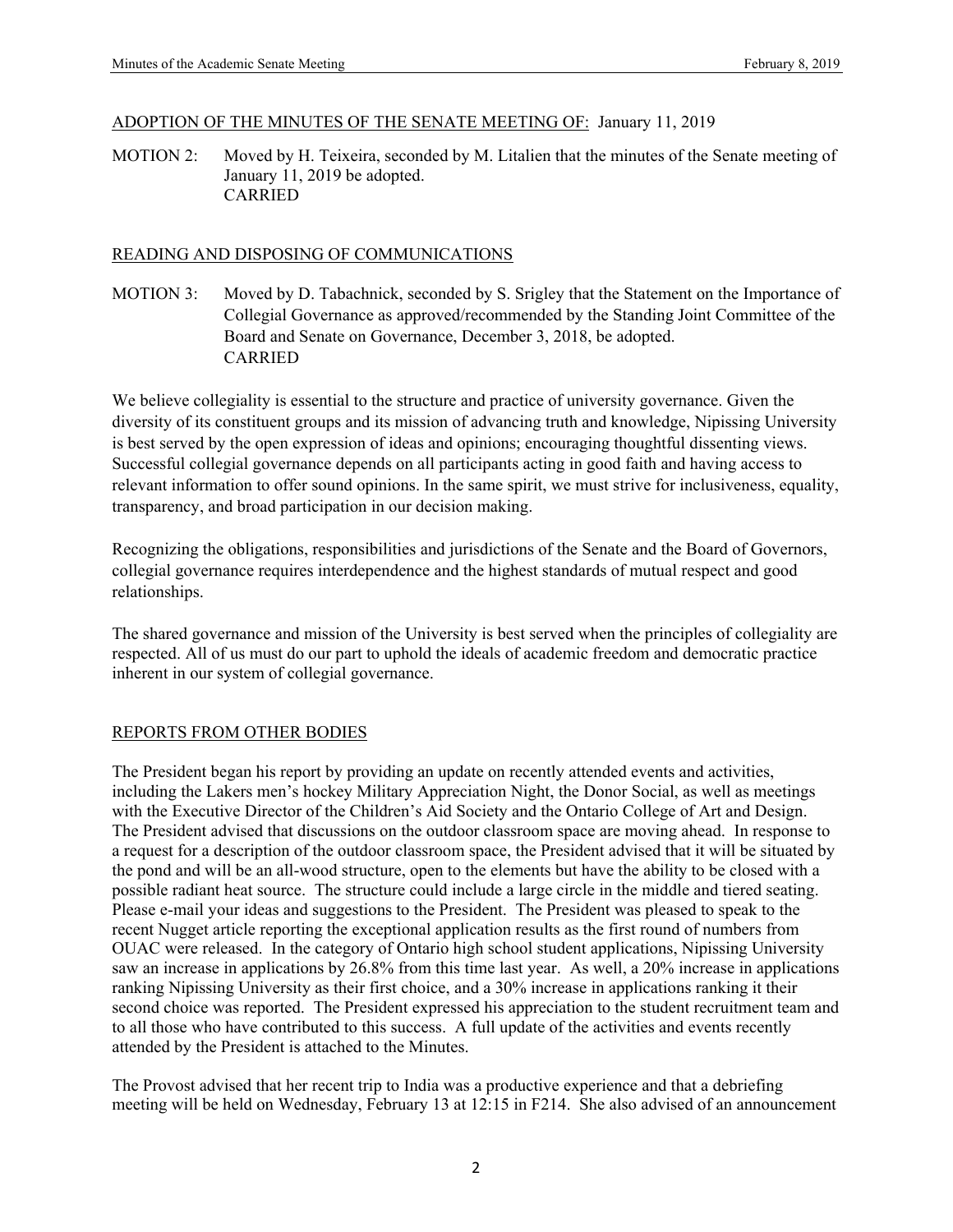from NSERC regarding a funding opportunity of \$200,000 over 2 years and \$400,000 in total to identify human rights and biases. She reported that this is a vital policy development and is part of an advisory group with Universities Canada. If we wish to participate in the future, CRC and research grant applications must have an Equity Diversion Inclusion (EDI) policy in order to apply. If these discussions have not taken place in your faculty, it is a good time to start. If you have an interest in being a part of further discussions, please advise the Provost's assistant, Martee Storms. The Provost informed that the call for Teaching Chairs was sent out by e-mail earlier this afternoon. This information will be attached in the Minutes. The Provost advised that work on the Teaching Hub is being developed. The Hub will be funded with Schulich funds. A tentative plan is available to be shared and it is hoped that the Hub will be in place for September 2019. The Dean of Arts & Science search committee had their first meeting today. As per the policy, the names of the decanal search committee members will be shared following the meeting. The Dean of Teaching search committee will be meeting for the first time next week and following the meeting an e-mail will be shared advising of the names of the decanal search committee members. In response to an inquiry as to why the Dean of Teaching hiring policy does not follow recommendation 3.4 of the Special Governance Commission Report to bring forward the names of the search committee members for the endorsement of Senate, the Provost responded that the policy of releasing the names of the members of the search committee has not changed. Members must be provided with an opportunity to declare a conflict at the first meeting. The structure and number of members on the search committee is the same.

The Senate representative from the Board of Governors provided a Report from the January Board meeting. The Report is attached to the Minutes.

The Senate representative from the Joint Committee of the Board and Senate on Governance provided a Report from the February meeting. The Report is attached to the Minutes.

The NUSU President provided a Report. The Report is attached to the Minutes.

The Chair of the Indigenization Steering Committee provided a Report from the January meeting. The Report is attached to the Minutes.

The new Director of External Relations, Cristin Christopher, introduced herself and provided further information regarding our partnership with Ignite North Bay, Nipissing University and Canadore College. The March 5 event at the Capitol Centre will also be used as an opportunity to further engage our community. E-mails have been sent out to over 4000 local alumni regarding a post Ignite reception at Cecil's. The Registrar's Office is also hosting a reception at the Capitol Centre on the night of the event to engage local students and their families.

#### QUESTION PERIOD

In response to a question raised regarding the Northern University Fund and whether a separate pot of money for northern universities is available, the President advised that the fund is an attempt to offset the tuition reduction and that there had been no further mention of it other than it will be an application process.

In response to a question raised regarding the resurrection of the NU News, the Director of External Relations advised that the NU News will be resurrected and encouraged everyone to think of this as an evolution. NU News is an excellent way to address good news coming out of the university. A full audit has taken place on what has been done in the past and what is done at other universities. Further information will be coming out in the next few weeks.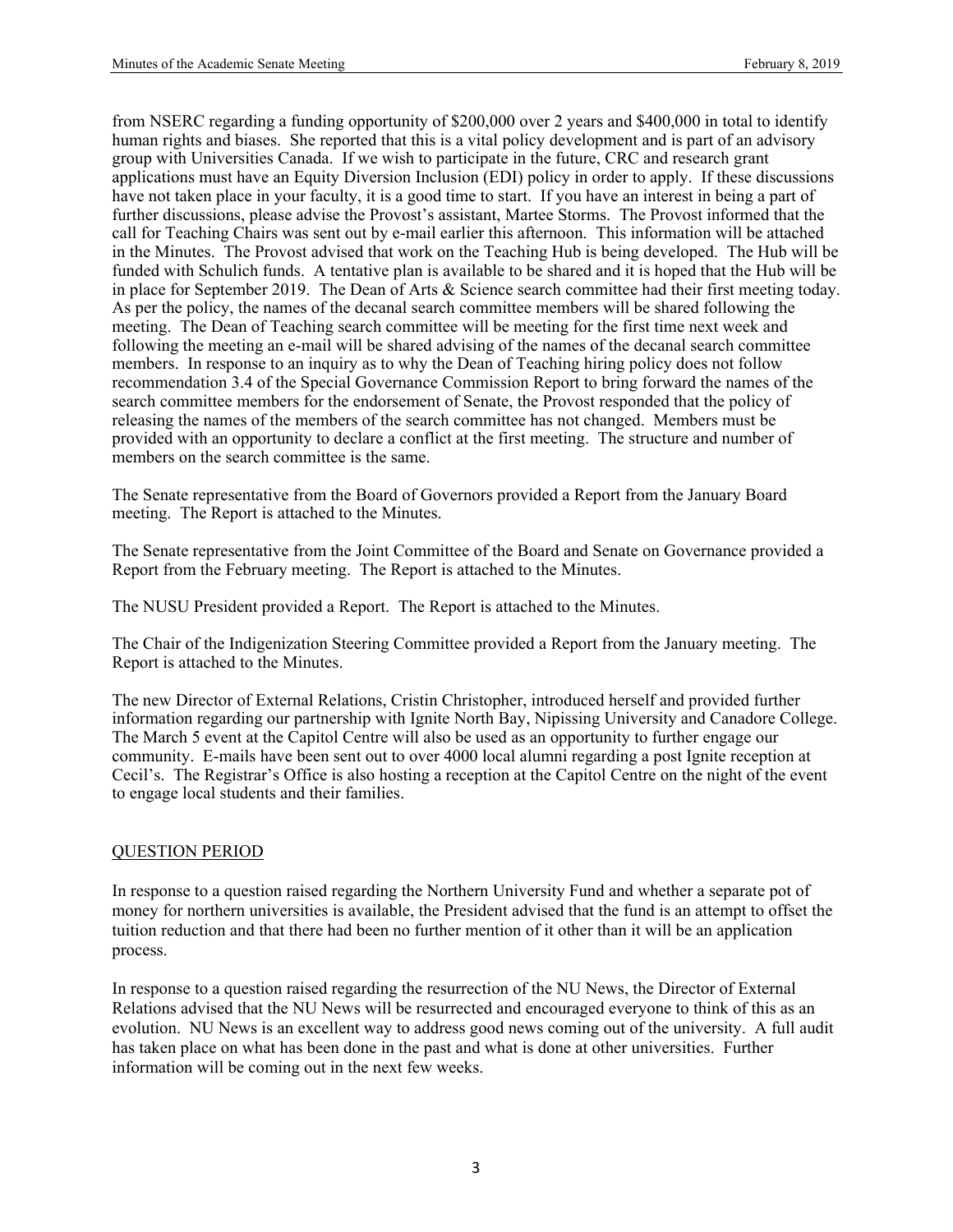#### REPORTS OF STANDING COMMITTEES AND FACULTY OR UNIVERSITY COUNCILS

#### **SENATE EXECUTIVE COMMITTEE**

MOTION 4: Moved by M. DeGagné, seconded by K. Srigley that Senate receive the Report of the Senate Executive Committee dated January 31, 2019. CARRIED

#### **ACADEMIC QUALITY ASSURANCE AND PLANNING COMMITTEE**

- MOTION 5: Moved by A. Vainio-Mattila, seconded by K. Srigley that the Report of the Academic Quality Assurance and Planning Committee dated January 25, 2019, be received. CARRIED
- MOTION 6: Moved by A. Vainio-Mattila, seconded by D. Lafrance Horning that Senate approve the creation of the new courses ADMN 1011 Academic Success Workshops; ADMN 2011 Academic Success and Career Management Workshops; and ADMN 3011 Career Management Workshops as described in the attached documents. CARRIED
- MOTION 7: Moved by A. Vainio-Mattila, seconded by K. Srigley that Senate approve the addition of ADMN 1011 Academic Success Workshops; ADMN 2011 Academic Success and Career Management Workshops; and ADMN 3011 Career Management Workshops as requirements for the Bachelor of Business Administration degree program beginning in the 2019/20 Academic Calendar. CARRIED

#### OTHER BUSINESS

MOTION 8: Moved by N. Colborne, seconded by D. Tabachnick that Senate approve the Nipissing University Policy Statement on Indigenous Attire at Convocation as outlined below:

> Indigenous graduates, faculty and other participants may choose to wear traditional Indigenous attire, with or in lieu of a gown, at all convocation ceremonies. The hood may be carried rather than worn depending on cultural protocols. Nipissing University acknowledges the diversity of Indigenous peoples, communities, and nations. As such, it is recognized that traditional Indigenous attire may vary. CARRIED

MOTION 9: Moved by N. Colborne, seconded by K. Srigley that Senate approve the amended course description HIST 1206 Into to Genocide to include inclusion of "the Americas" as outlined in the attached template. CARRIED

#### AMENDMENT OF BY-LAWS

- MOTION 10: Moved by N. Colborne, seconded by M. Sullivan that the Report of the By-Laws and Elections Subcommittee dated January 15, 2019 be received.
	- Notice of Motion that the revised Senate By-Laws document will be included on the March 8, 2019 Senate Agenda.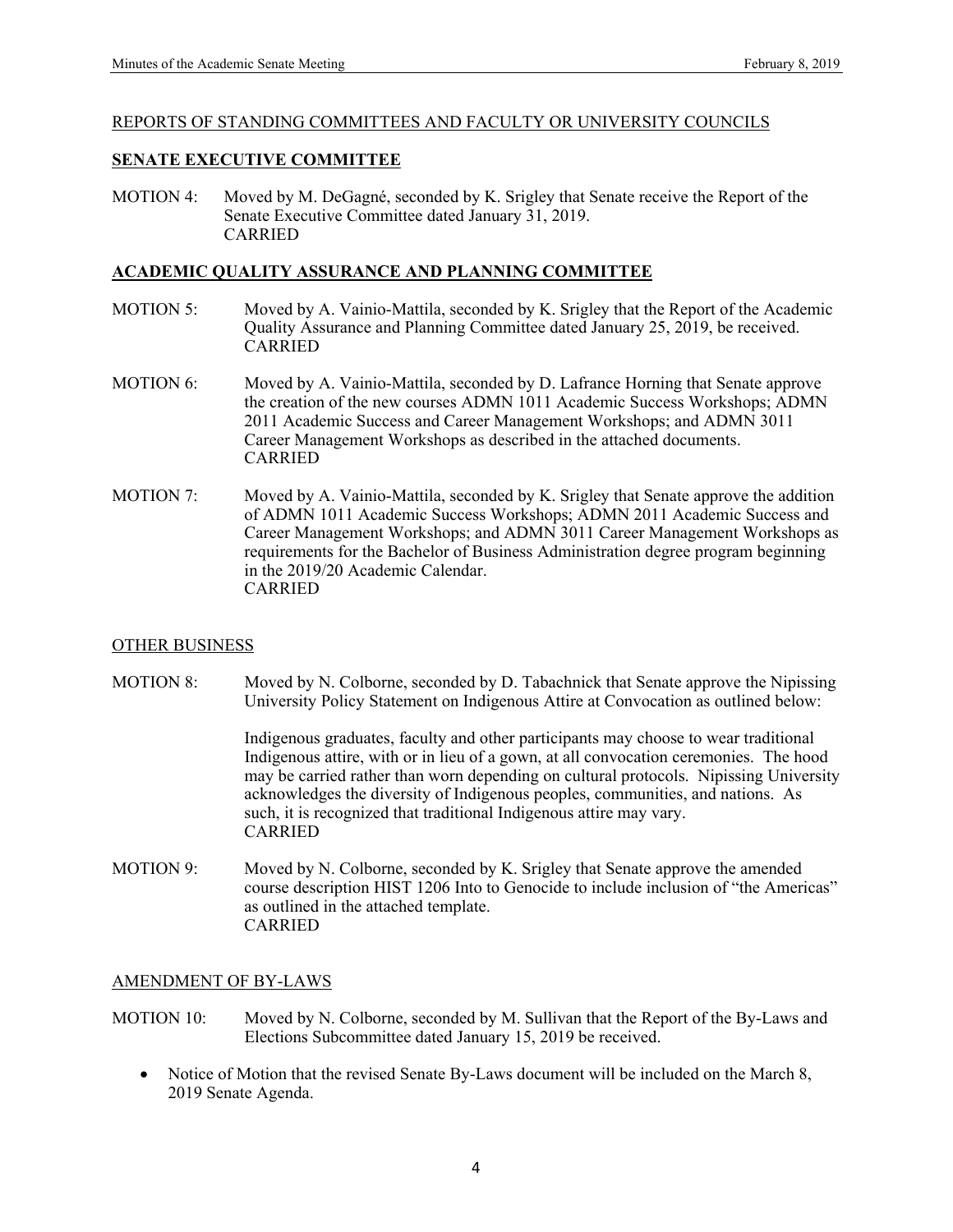#### ELECTIONS

 Elect one (1) faculty Senate representative for a six-month replacement on the Board of Governors **D. Tabachnick – ACCLAIMED** 

#### NEW BUSINESS

- MOTION 11: Moved by A. Vainio-Mattila, seconded by A. Burk that Senate consider receipt of the Graduation Applicants dated February 6, 2019. CARRIED
- MOTION 12: Moved by A. Vainio-Mattila, seconded by E. Dokis that Senate receive the Report of Graduation Applicants dated February 6, 2019. CARRIED
- MOTION 13: Moved by A. Vainio-Mattila, seconded by D. Goulard that Senate grant approval to graduate the students listed in the Report of Graduation Applicants dated February 6, 2019. CARRIED

#### **ANNOUNCEMENTS**

The Speaker advised that use of a consent Agenda will be carefully looked at for the January 2020 Senate Agenda. As the January Agendas usually consist of over 170 motions of course additions and revisions for the Academic Calendar, use of a consent Agenda would expedite the process. Further information on this process will be provided.

#### ADJOURNMENT

Senate was adjourned at 3:25 p.m.

Sandy Londwault

M. DeGagné (Chair) S. Landriault (Senate Secretary)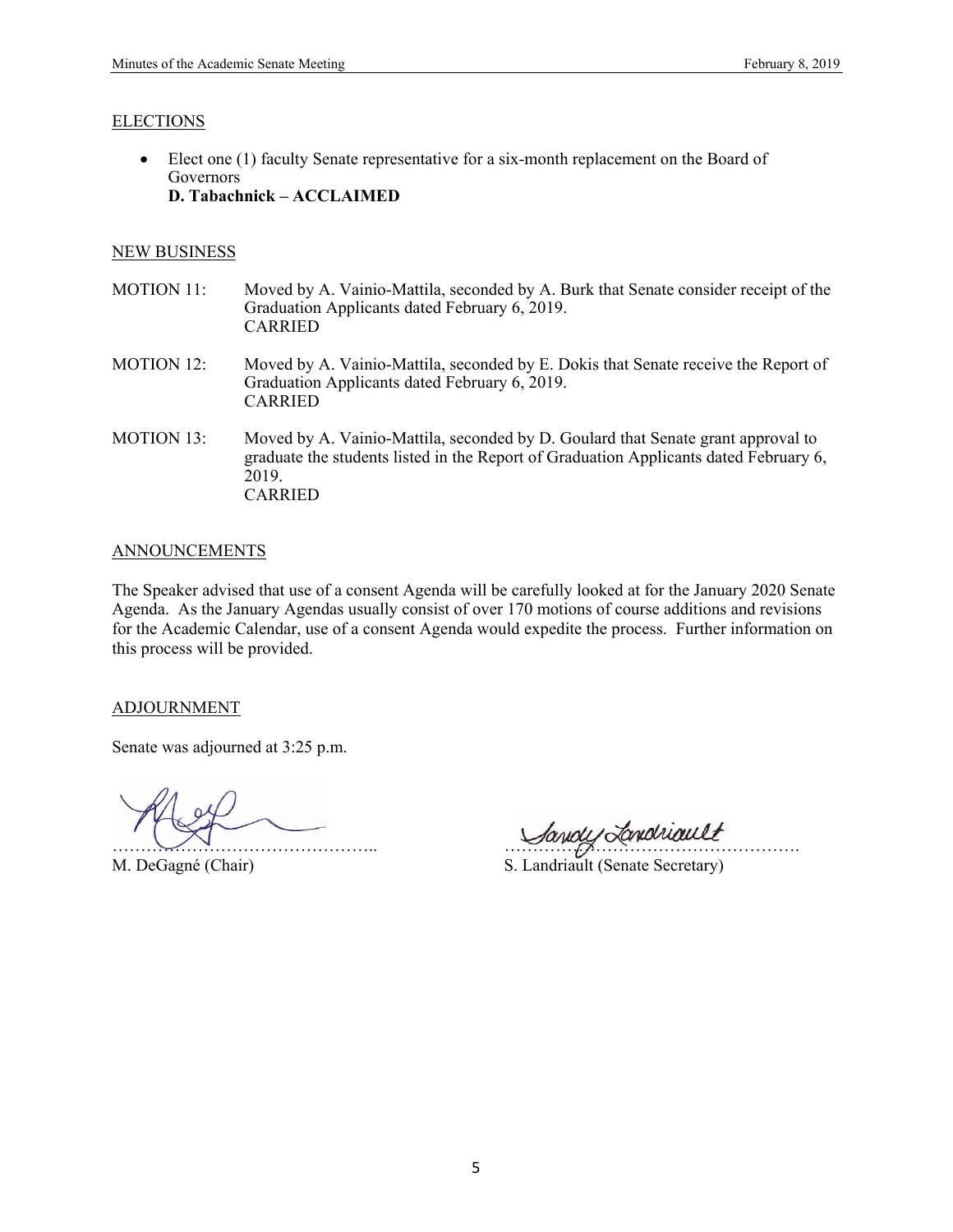# **President's Update**

## **Sampling of Activities and Events – January 12, 2019 – February 8, 2019**

## **Campus**

- Indigenization Steering Committee
- Media Conference, Military Appreciation Day
- Town Hall
- Men's Hockey: Senior Recognition & Military Appreciation Game
- Donor Social

## **Meetings**

- Nipissing University Alumni Advisory Board President
- Ed Dreidger re: Library Atrium
- Tom Palangio
- Cindy & Jim, Research grants
- David Drenth, outdoor structure
- Senate Executive Committee
- Joint Committee on Governance
- Tom Curry

## **Community**

- Meeting with Gisele Hebert, Executive Director of the Children's Aid Society

## **Government**

- PLT Conference (Ontario Provincial Police)
- Joint CCOU & Executive Heads Meeting, COU
- Executive Heads Roundtable, COU
- Discussion on the 2019 Ontario Budget
- Meeting with MP Anthony Rota

## **Collaboration**

- Rotary Club of Kapuskasking
- Presented Muffins for Granny, OCADU
- Seminar at OCADU, Residential School Policy
- Northern University Teleconference
- Meeting with Dr. Zundel and Dr. Vezina, COU

## **Research / Other**

- Truth and Reconciliation Seminar at the Segal Centre Theatre
- Interview with the North Bay Nugget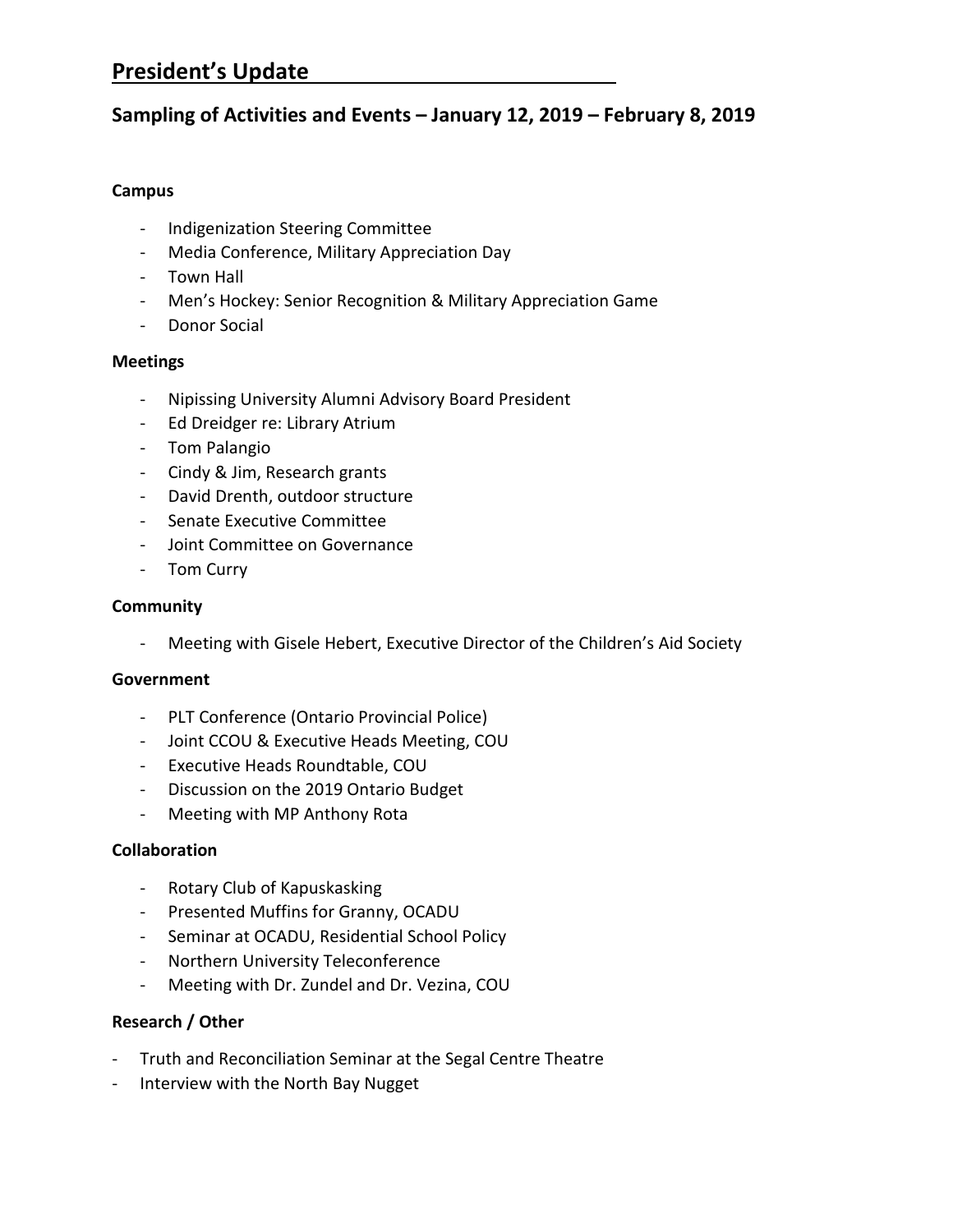## **BOARD OF GOVERNORS' SENATE REPORT – FEBRUARY 8, 2019**

- At our January meeting we welcomed a new board member, or city council representative Marcus Tignanelli
- The Board continues to wait for provincial approval of two Lieutenant-Governor-in-Council appointments. The Province had indicated that there is a backlog of such approvals, but we hope to hear something soon.
- The Board has been receiving regular updates from the Provost and the Deans regarding the ongoing IQAP reviews. On behalf of the Board of Governors, I would like to extend congratulations to everyone involved in what I understand is a very important process. The board looks forward to hearing final summaries and implementation plans.
- The Board has approved the Statement of Collegiality that was drafted and recommended by the Joint Committee of the Board and Senate on Governance.
- Finally, the Board was delighted to host a presentation by Dr. Susan Srigley at our January meeting, which was met with rave reviews and feedback regarding the progressive work that is being done at Nipissing University.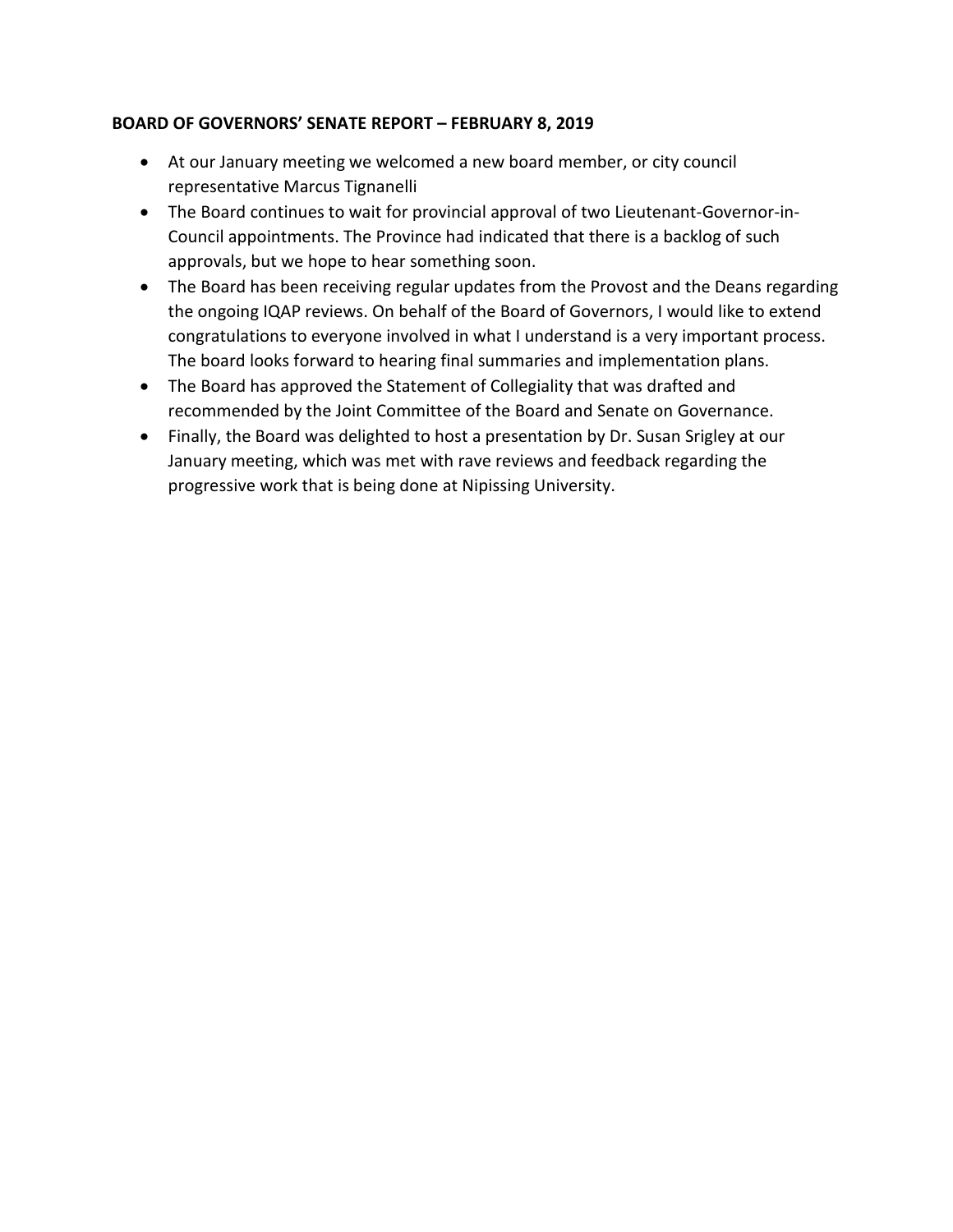## **NUSU Senate Address – February 8, 2019**

## **Elections**

We would like to congratulate our incoming executive members. They are: Tayler Sullivan - VP Finance and Administration Charlotte Foster - VP Advocacy and Awareness Shannon MacCarthy - VP Student Life

Elections for the president position, as well as our Director and Senator positions, will take place in March.

## **Ignite**

Nipissing University and Canadore College have partnered with Ignite North Bay. On March 5th, Nipissing and Canadore students will be sharing their passions at the Capitol Centre. Tickets are free for students and they can come to our office. Faculty and staff can purchase tickets at the NUSU Office for \$5. This is a great way for the community to see how incredible our students are. We look forward to attending and supporting our students.

## **Shine Ball**

Lakers Men's and Women's Basketball Teams are playing against the Ryerson Rams tonight. Women's game is at 6pm and Men's game is at 8pm. NUSU has partnered with athletics to make it a Shinerama themed event. T-shirts and popcorn will be sold and all proceeds will be going to Shinerama.

## **White Ribbon Campaign**

NUSU and Katie Sills, Nipissing's Sexual Violence Prevention and Education Coordinator, partnered on a White Ribbon Campaign initiative. This campaign encourages those who are male-identified to pledge to end gender-based violence. A pledge form is currently in the NUSU office (F205) and can still be signed.

## **Grad Studies Trivia Night**

NUSU hosted a Graduate Studies Trivia Night at Casey's on Thursday, January 31st. We are looking to host more social events for graduate studies. Thank you to Amber McCarthy from the Grad Studies office, as well as students Caleb Mady and Rebecca Dubeau for working with us on this event.

## **Sweetest Student of the Week**

Sweetest Student of the Week has started up again this semester. Nipissing University students can be nominated for anything including giving up their seat on a bus for someone else to raising thousands of dollars for charity. Students can be nominated by their peers, faculty, staff, administration and community members.